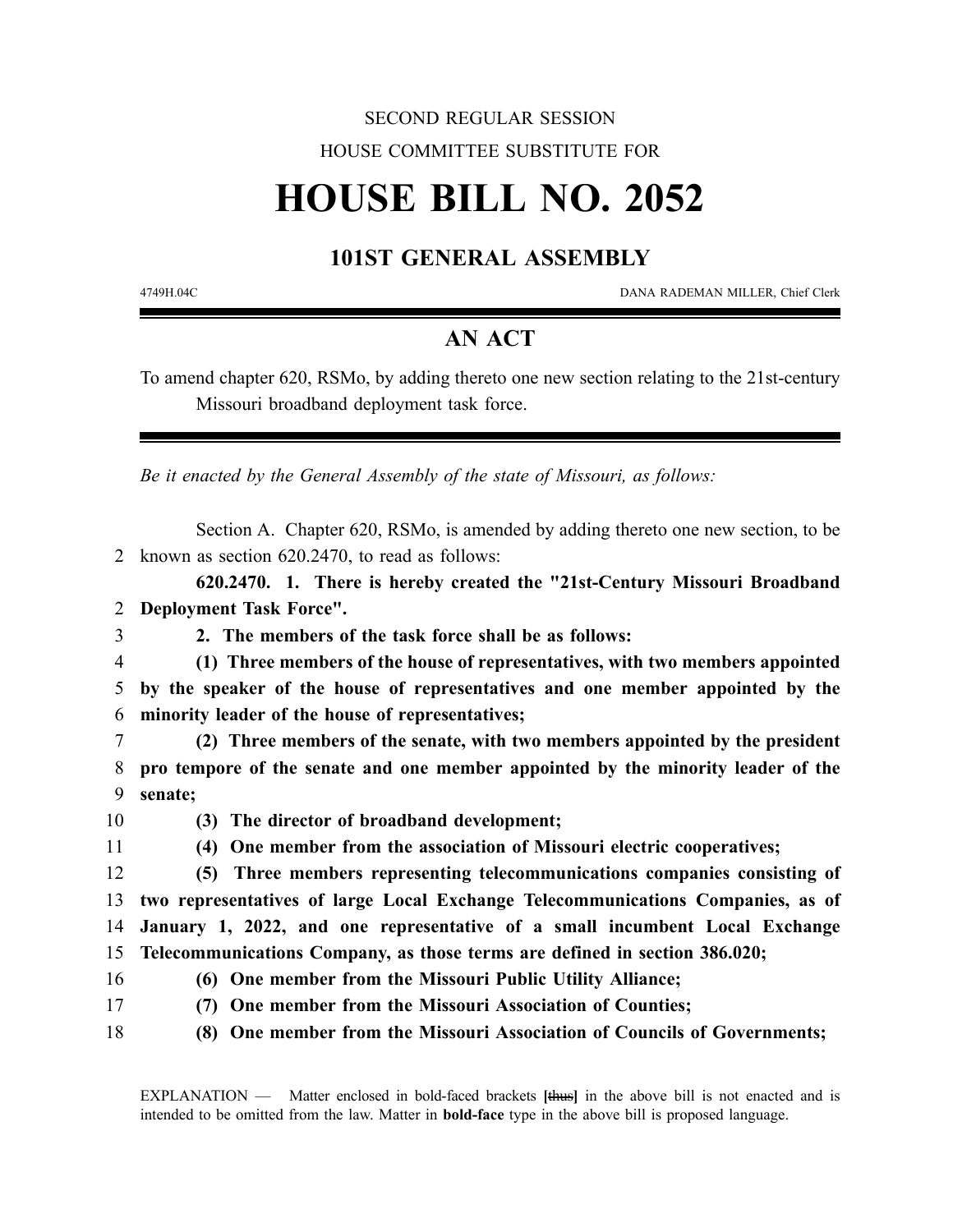HCS HB 2052 2

**(9) One member from the Missouri Municipal League;**

- **(10) One member from the Missouri Hospital Association;**
- **(11) One member from the department of elementary and secondary education;**
- **(12) One member from the department of mental health;**
- **(13) One member from the cable industry;**
- **(14) One member from the wireless industry;**

 **(15) One member each from the Missouri Soybean Association, Missouri Pork Producers Association, Missouri Corn Growers Association, Missouri Cattlemen's Association, and Missouri Farm Bureau;**

**(16) One member from the telehealth industry;**

**(17) One member from the Associated General Contractors of Missouri;**

**(18) One member from a statewide organization representing senior citizens;**

**(19) One member from the Missouri Rural Water Association;**

**(20) One member representing an organization engaged in digital navigation;**

**(21) One member representing a contractor engaged in broadband deployment;**

 **(22) One member representing a public library that provides digital navigation services; and**

- 
- **(23) One member representing a coalition focused on digital equity.**
- **3. The speaker of the house of representatives shall designate the chair of the task force, and the president pro tempore of the senate shall designate the vice chair of the task force.**

 **4. Staff offices including, but not limited to, house research, house drafting, senate research, and the joint committee on legislative research shall provide such legal, research, clerical, technical, and bill drafting services as the task force may require in the performance of its duties.**

 **5. Members of the task force shall serve without compensation, but the members and any staff assigned to the task force shall receive reimbursement for actual and necessary expenses incurred in attending meetings of the task force or any subcommittee thereof. All task force members shall be subject to the same conflict- of-interest provisions in chapter 105 that are enforced by the Missouri ethics commission in the same manner that elected or appointed officials and employees are subject to such provisions.**

 **6. The task force shall hold its first meeting within two months from the effective date of this section.**

**7. The duties of the task force shall be to:**

**(1) Evaluate the status of broadband deployment in Missouri;**

**(2) Evaluate the deployment process; and**